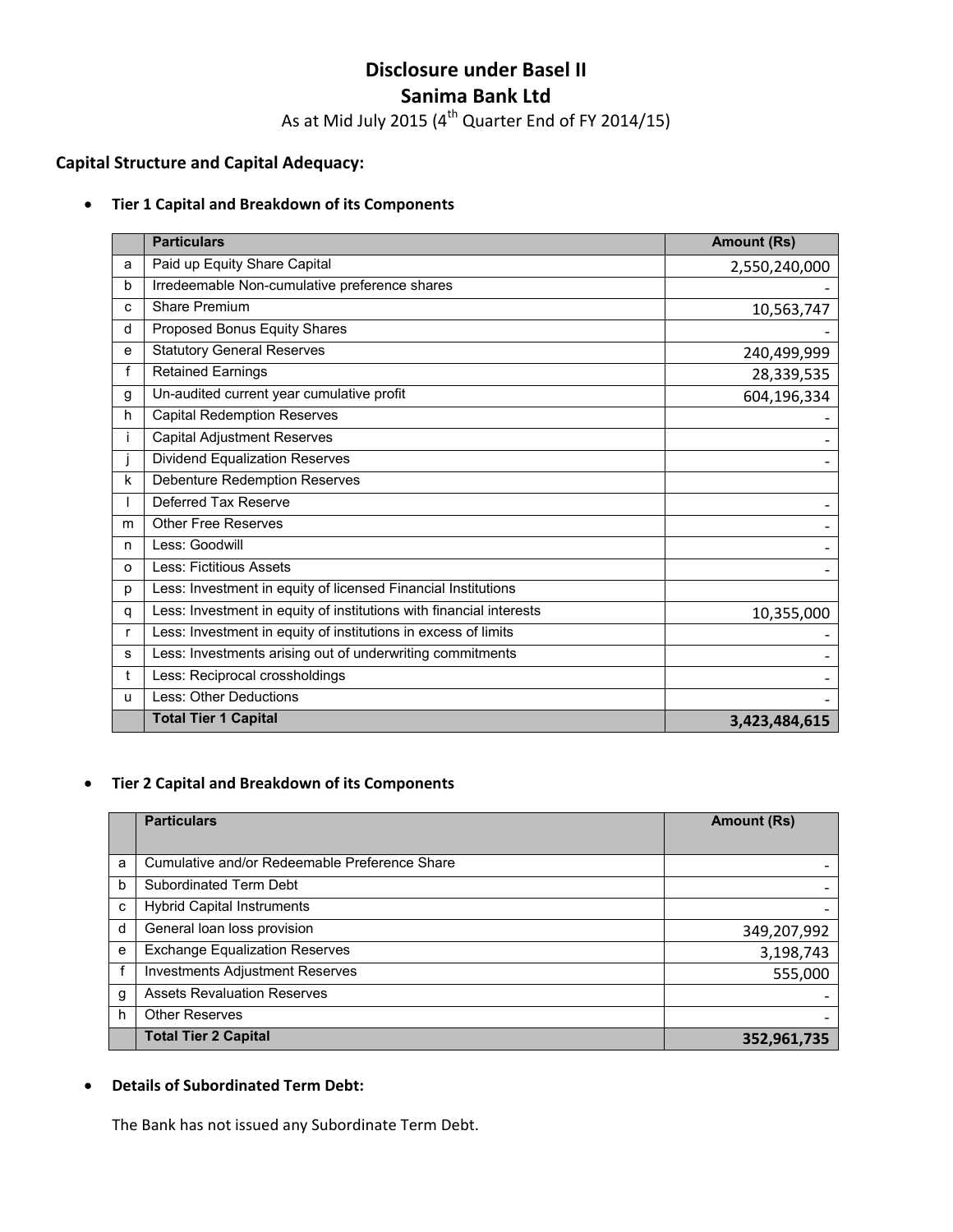## • **Deductions from Capital:**

The Bank has invested Rs 10,355,000/‐ in Sanima Hydro Power, Sanima Insurance and Sanima Foundation, which the bank has deducted from its core capital.

• **Total Qualifying Capital:** 

| <b>Particulars</b>             | <b>Amount (Rs)</b> |
|--------------------------------|--------------------|
| Core Capital (Tier 1)          | 3,423,484,615      |
| Supplementary Capital (Tier 2) | 352,961,735        |
| <b>Total Capital Fund</b>      | 3,776,446,351      |

# • **Capital Adequacy Ratio: 11.19%**

#### **Risk Exposures:**

• **Risk weighted exposures for credit Risk, Market Risk and Operational Risk:** 

| <b>RISK WEIGHTED EXPOSURES</b>                                        | <b>Amount (Rs)</b> |
|-----------------------------------------------------------------------|--------------------|
| Risk Weighted Exposure for Credit Risk                                | 30,680,120,059     |
| Risk Weighted Exposure for Operational Risk                           | 1,179,750,998      |
| Risk Weighted Exposure for Market Risk                                | 575,610,061        |
| Total Risk Weighted Exposures (Before Bank's adjustment of Pillar II) | 32,435,481,117     |

#### • **Risk Weighted exposures under each 11 categories of Credit Risk:**

| <b>S.N.</b> | <b>Categories</b>                                              | <b>Amount (Rs)</b> |
|-------------|----------------------------------------------------------------|--------------------|
|             | <b>Claims on Government and Central Bank</b>                   | 751,754,052        |
| 2           | <b>Claims on Other Financial Entities</b>                      |                    |
| 3           | Claims on Banks                                                | 692,645,214        |
| 4           | Claims on Domestic Corporate and Securities Firms              | 15,029,607,025     |
| 5           | Claims on Regulatory Retail Portfolio & Other Retail Portfolio | 5,749,961,360      |
| 6           | Claims secured by residential properties                       | 1,441,514,497      |
| 7           | Claims secured by Commercial real estate                       | 386,623,586        |
| 8           | Past due claims                                                | 40,323,370         |
| 9           | High Risk claims                                               | 3,085,441,692      |
| 10          | <b>Other Assets</b>                                            | 1,015,093,457      |
| 11          | Off Balance Sheet Items                                        | 2,487,155,806      |
| Total       |                                                                | 30,680,120,059     |

## • **Total Risk Weight Exposures calculation Table:**

| <b>RISK WEIGHTED EXPOSURES</b>                                            | <b>Amount (Rs)</b> |
|---------------------------------------------------------------------------|--------------------|
| Risk Weighted Exposure for Credit Risk                                    | 30,680,120,059     |
| Risk Weighted Exposure for Operational Risk                               | 1,179,750,998      |
| Risk Weighted Exposure for Market Risk                                    | 575,610,061        |
| Add: 2% of the total RWE add by Supervisory Review                        | 973,064,434        |
| Add: RWE equivalent to reciprocal of capital charge of 2% of Gross Income | 330,400,000        |
| Add: 1% of Net Interest Income to RWE                                     | 8,187,178          |
| Total Risk Weighted Exposures (After Bank's adjustment of Pillar II)      | 33,747,132,728     |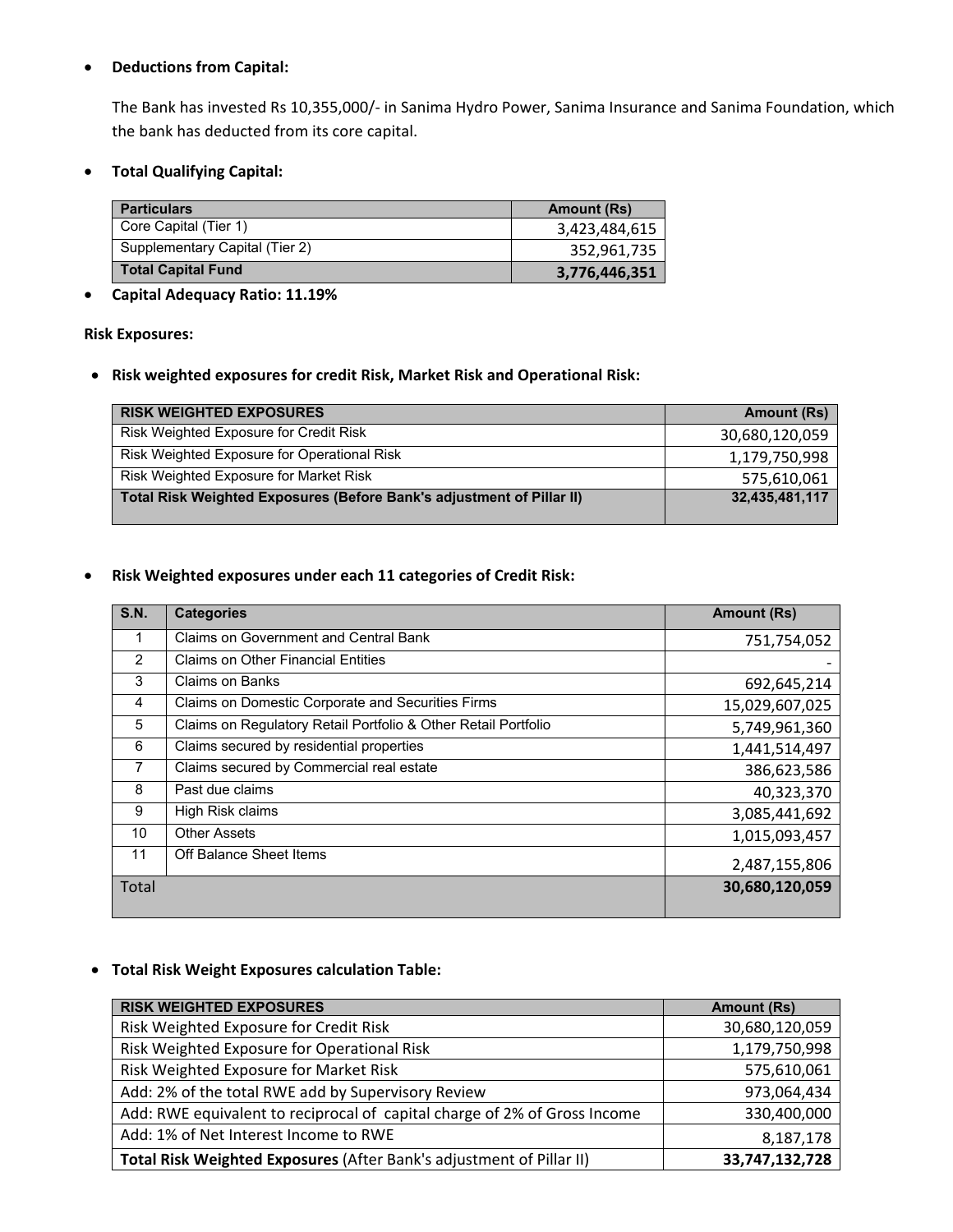| <b>Total Core Capital</b> | 3,423,484,615 |
|---------------------------|---------------|
| <b>Total Capital</b>      | 3,776,446,351 |

# • **Amount of Non‐Performing Assets(both Gross and Net):**

| <b>Particulars</b> | <b>Gross Amount (Rs)</b> | <b>Loan Loss</b><br><b>Provision (Rs)</b> | Net NPL (Rs) |
|--------------------|--------------------------|-------------------------------------------|--------------|
| Restructured       | $\overline{\phantom{0}}$ |                                           |              |
| Sub-Standard       | 11,505,859               | 2,876,465                                 | 8,629,394    |
| Doubtful           | 5,245,931                | 2,622,966                                 | 2,622,966    |
| Loss               | 4,062,174                | 4,062,174                                 |              |
| <b>Total</b>       | 20,813,964               | 9,561,604                                 | 11,252,360   |

#### • **NPA Ratios:**

| <b>NPA Ratios</b>           | (%)  |
|-----------------------------|------|
| Gross NPA to Gross Advances | 0.07 |
| Net NPA to Net Advances     | 0 04 |

## • **Movement in Non Performing Assets:**

| <b>Particulars</b>              |                   |                                        |            |
|---------------------------------|-------------------|----------------------------------------|------------|
|                                 | This Quarter (Rs) | <b>Previous</b><br><b>Quarter (Rs)</b> | Change (%) |
| Non Performing Assets (Volumes) | 20,813,964        | 26,796,418                             | $-22.33%$  |
| Non Performing Assets (%)       | 0.07              | 0.10                                   | $-30.00\%$ |

### • **Write off Loans and Interest Suspense:**

| <b>Particulars</b>               | Amount  |
|----------------------------------|---------|
| Write off loans during the year  | 608,998 |
| Write off Interest Suspense year | 159,731 |
| <b>Total</b>                     | 768,729 |

### • **Movement in Loan Loss Provision and Interest Suspense**

| <b>Particulars</b>          |                   | <b>Previous</b>    |            |
|-----------------------------|-------------------|--------------------|------------|
|                             | This Quarter (Rs) | <b>Quarter(Rs)</b> | Change (%) |
| Loan Loss Provision (Total) | 359,118,643       | 350,178,327        | 2.55%      |
| Interest Suspense           | 62,167,916        | 60,516,795         | 2.73%      |

# • **Details of Additional Loan Loss Provision during the year:**

| <b>Particulars</b> | Amount (Rs) |
|--------------------|-------------|
| Pass               | 103,039,808 |
| Restructured       |             |
| Sub-Standard       | 2,876,465   |
| Doubtful           | 2,622,966   |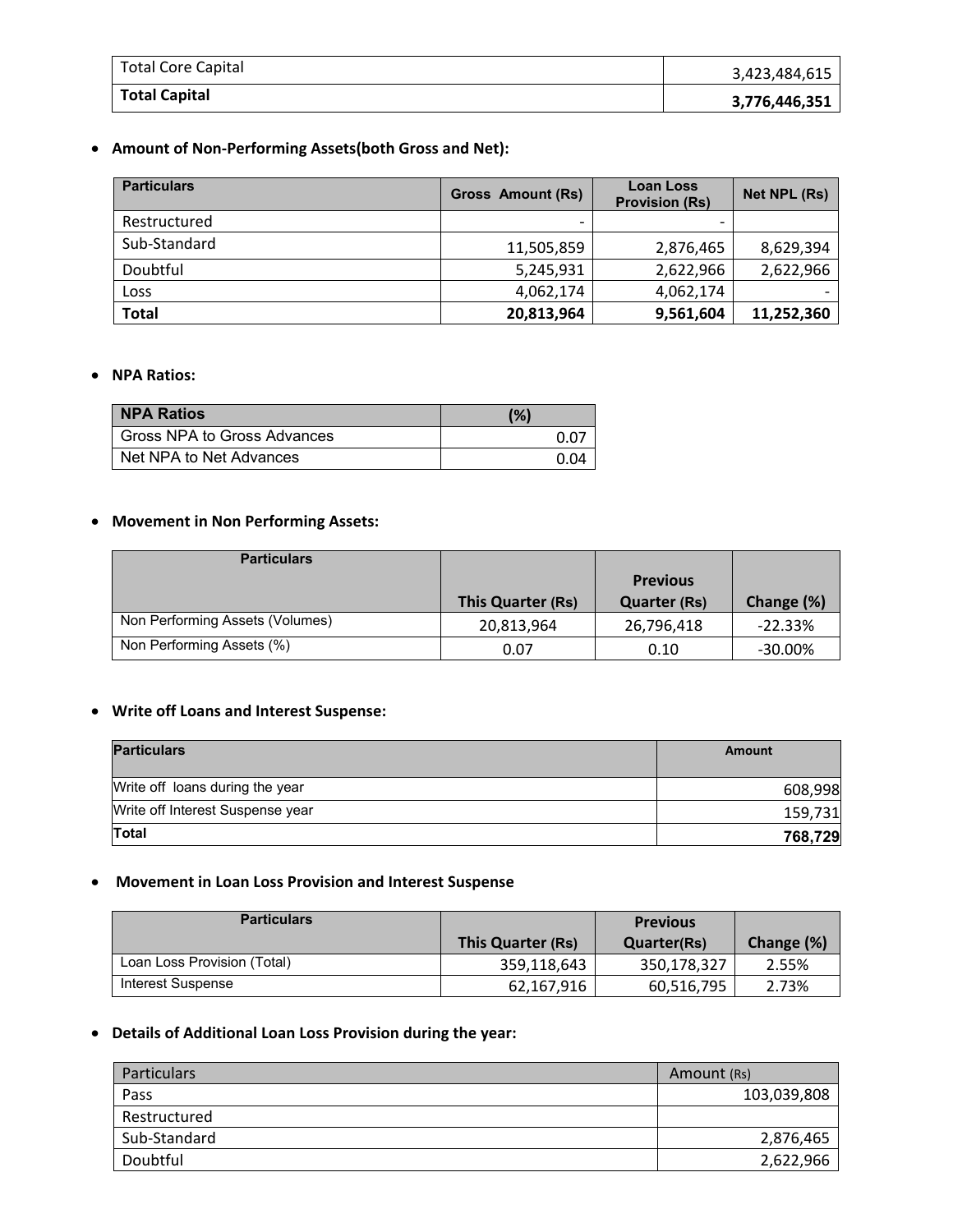| Loss         | $2.220$ FF2<br>3,230,553        |
|--------------|---------------------------------|
| <b>Total</b> | 760<br>ᄀᅆ<br>111, <i>1</i> 00,7 |

### • **Segregation of Investment Portfolio:**

| <b>Particulars</b>      | Amount (Rs)   |
|-------------------------|---------------|
| Held for Trading        | 24,924,520    |
| <b>Held to Maturity</b> | 5,636,129,028 |
| Available for sale      | 12,657,600    |
| <b>Total Investment</b> | 5,673,711,148 |

## **Risk Management Function**

## **Appointment of CRO**

Chief Risk Officer (CRO), along with his team, is responsible for overall risk management of the bank which includes managing, assessing, identifying, monitoring and reducing pertinent global, macro and micro-economic level business risks that could interfere with Banks objective and goals and whether the Bank is in substantial compliance with its internal operating policies and other applicable regulations and procedures, external, legal, regulatory or contractual requirements on a continuous basis. Further, CRO ensures integration of all major risk in capital assessment process.

## **Credit Risk Management Committee (CRMC)**

Board level CRMC has been set up under NRB Directive for ensuring/reviewing bank's risk appetite are in line with the policies and CRO acts as member secretary. CRO closely monitors and report on credit related risks in ALCO & RMC meeting.

## **Operational Risk**

Board and senior management of the bank places high priority on effective operational risk management and adherence to sound operating controls.

- Policies/Guidelines explicitly supports the identification, assessment, control and reporting of key risks.
- Emphasizes on dual controls,
- Effective monitoring and internal reporting,
- Contingency and business continuity plans,
- High standards of ethics and integrity,
- Commitment to good corporate governance and
- Segregation of duties and clear lines of management responsibility, accountability and reporting.

#### **Market Risk**

Sanima has Market Risk Management Policy developed in line with Risk Management Guidelines issued by NRB to assess and actively manage all material market risks, wherever they arise throughout the bank and a capital charge is provided for such risks. Stress testing technique also covers the capital